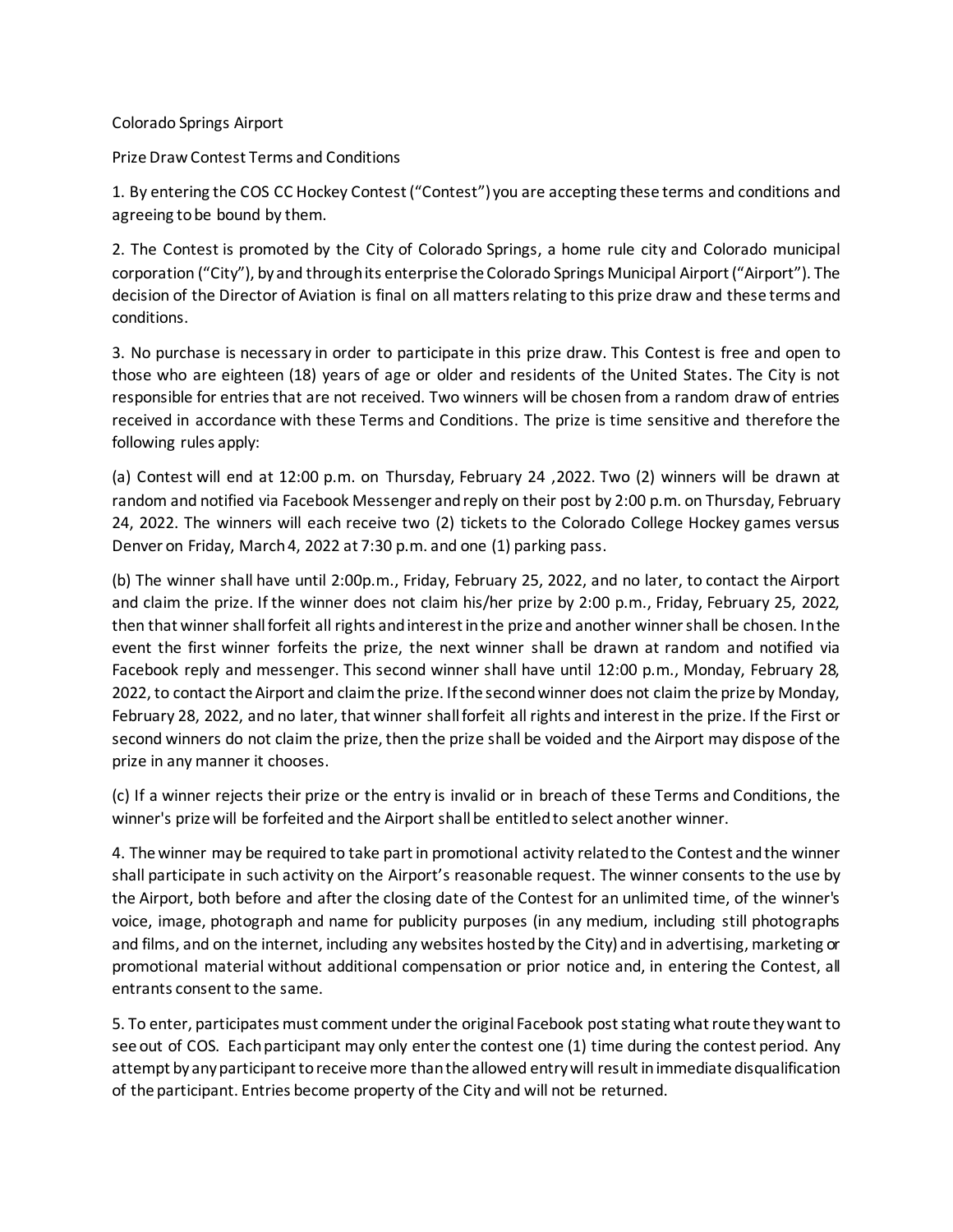6. The City is a governmental entity subject to the Colorado Open Records Act ("CORA") pursuant to C.R.S. § 24-72-201 et seq. Participant's entry into this Contest and information provided may be subject to disclosure to third parties, upon request, under CORA.

7. The Airport will be collecting personal data about participants. By participating in the Contest, entrants hereby agree to the Airport's collection and usage of their personal information. By submitting an entry form, Participants agree to receiving promotional materials, advertising, incentive, and other marketing products from the Airport. Participants authorize and agree to permit the Airport to contact them via U.S. Mail, postage prepaid; email; and telephone for the purpose of providing promotional materials, advertising, incentive, and other marketing products. The City will not sell the personal data collected to any third-party.

8. The prize has no cash value and may not be sold, bartered, or traded. Lost, stolen or otherwise destroyed prizes will not be replaced. Reprint and reproduction of any prize or voucher is prohibited. Photo identification may be required to claim your prize. All expenses and incidental charges and/or fees,, including but not limited to, travel, meals, additional lodging charges, personal charges at lodging, security fees, taxes, or other expenses or incidentals are the responsibility solely of the winner. If the Contest includes travel restrictions, conditions, and limitations may apply.

9. The City accepts no responsibility for any damage, loss, liabilities, injury, or disappointment incurred or suffered by you as a result of entering the Contest or accepting the prize. The City further disclaims liability for any injury or damage to your or any other person's computer relating to or resulting from participation in or downloading any materials in connection with the Contest. The City shall not be responsible for the winner's failure to use the prize prior to its expiration and a new, valid prize shall not be provided in such an event.

10. The City reserves the right at any time and from time to time to modify or discontinue, temporarily or permanently, this Contest with or without prior notice due to reasons outside its control (including, without limitation, in the case of anticipated, suspected or actual fraud).

11. The City shall not be liable for any failure to comply with its obligations where the failure is caused by something outside its reasonable control. Such circumstances shall include, but not be limited to, weather conditions, fire, flood, hurricane, strike, industrial dispute, war, hostilities, political unrest, riots, civil commotion, inevitable accidents, supervening legislation or any other circumstances amounting to force majeure.

12. This Agreement is subject to and shall be interpreted under the law of the State of Colorado, and the City Charter, City Code, Ordinances, Rules and Regulations of the City of Colorado Springs, Colorado, a Colorado Home Rule City. Court jurisdiction and venue shall exclusively be in the Colorado District Court for El Paso County, Colorado.

13. Nothing in this Agreement shall be interpreted to limit or prevent the protections afforded to the City under the Colorado Governmental Immunity Act, C.R.S. § 24-10-101, *et seq*.

14. Participants shall comply with these Terms and Conditions and other relevant terms and conditions promulgated by the Director of Aviation.